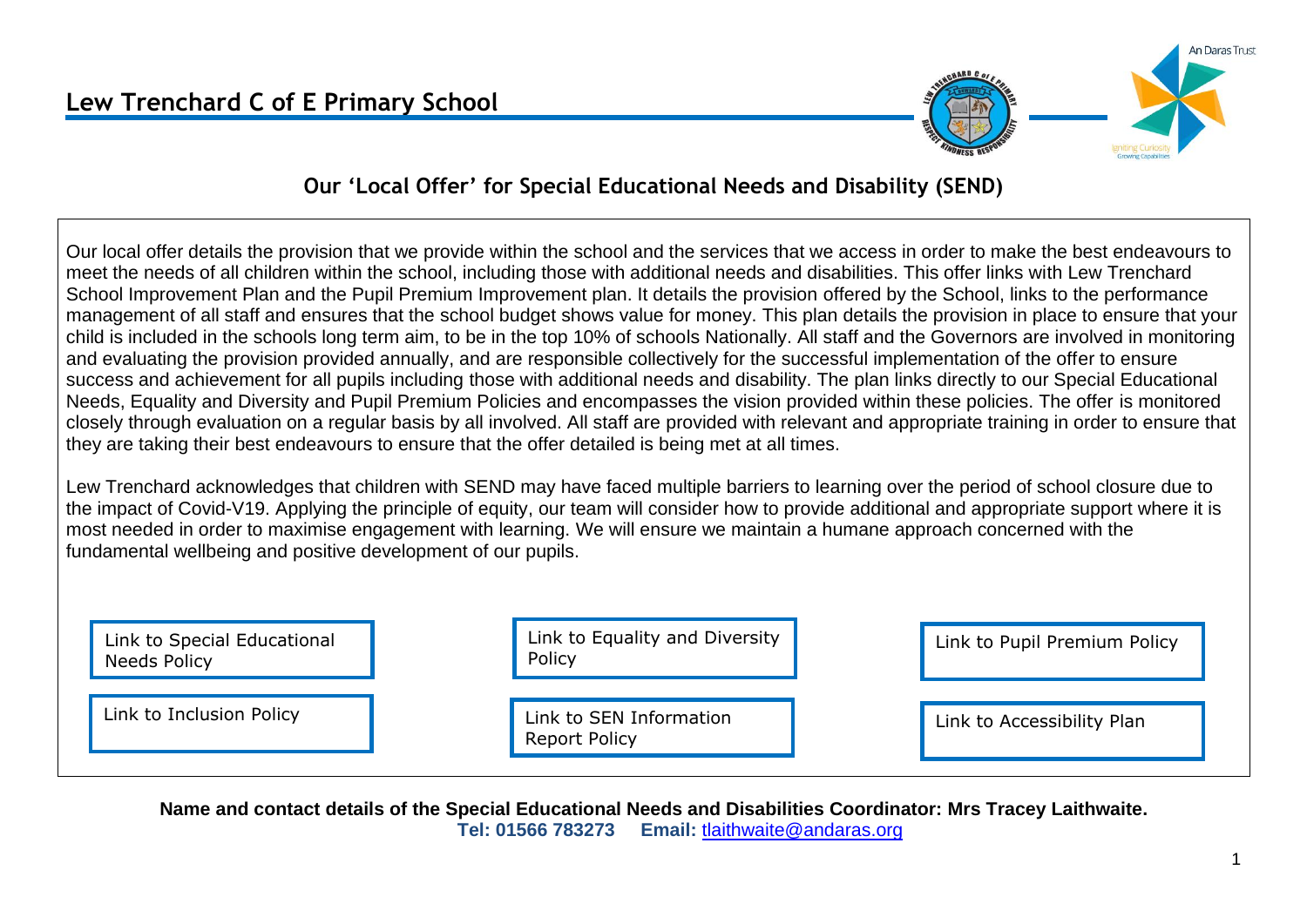# **The levels of support and provision offered by our school**

1. Listening to and responding to children and young people

| Whole school approaches<br>The universal offer to all children and YP.                                                                                                                                                                                                                                                                                                                                                                                                                                                                                                                                                                                                                                                                                                      | Additional, targeted support and provision                                                                                                                                                                                                                                                                                                                                                                                                                                                                                                                                                                                                                              | Specialist, individualised support and provision                                                                                                                                                                                                                                                                                                                                                                                                                                                                                                                                                                                                                                                                                                                                                                                                                                   |
|-----------------------------------------------------------------------------------------------------------------------------------------------------------------------------------------------------------------------------------------------------------------------------------------------------------------------------------------------------------------------------------------------------------------------------------------------------------------------------------------------------------------------------------------------------------------------------------------------------------------------------------------------------------------------------------------------------------------------------------------------------------------------------|-------------------------------------------------------------------------------------------------------------------------------------------------------------------------------------------------------------------------------------------------------------------------------------------------------------------------------------------------------------------------------------------------------------------------------------------------------------------------------------------------------------------------------------------------------------------------------------------------------------------------------------------------------------------------|------------------------------------------------------------------------------------------------------------------------------------------------------------------------------------------------------------------------------------------------------------------------------------------------------------------------------------------------------------------------------------------------------------------------------------------------------------------------------------------------------------------------------------------------------------------------------------------------------------------------------------------------------------------------------------------------------------------------------------------------------------------------------------------------------------------------------------------------------------------------------------|
| The views and opinions of all our pupils<br>$\bullet$<br>are highly valued<br>Pupil voice is represented across all<br>$\bullet$<br>year groups and influences all our<br>decision making regarding their<br>learning, indoor and outdoor<br>environments, rewards, events and<br>activities<br>Pupil voice is actively sought through:<br>school and class councils, focus<br>groups, pupil conferencing and<br>questionnaires<br>Positive behaviour approach principles<br>underpin our approach to working<br>successfully and being in relationship<br>with all children in our school<br>Pupils from each class are represented<br>on the School Council<br>Pupil Forum views and opinions gained<br>$\bullet$<br>during the interview process for all<br>appointments | Pupils with SEND are included in all<br>consultation groups<br>Where appropriate, additional<br>provision will be arranged in<br>response to:<br>Termly tracking / school data,<br>$\circ$<br>Pupil premium<br>$\circ$<br>Rate of learning progress<br>$\circ$<br>Target group reviews<br>Teacher concerns<br>$\circ$<br>Where necessary, the views of some<br>of our pupils will be considered when<br>completing a pastoral / healthcare<br>plan.<br>Support for pupils who are<br>experiencing needs associated with<br>their social, emotional and mental<br>health needs met through 'Trauma<br>Informed Schools' screening /<br>activities on a small group basis | Individual support will be dependent on<br>age and need. We make best<br>endeavours to take into account the<br>views of individual children and parents<br>All individual support will be carefully<br>planned for with the aim of developing<br>independent learning skills and/or self-<br>help skills<br>Our pupil's views are an integral part of<br>Early Support / Child in Need / CP<br>meetings and EHCP SEN Reviews<br>Our pupils are supported through<br>individual needs centred planning,<br>target and outcome setting<br>Alternative curriculum planning for<br>pupils in need of this provision<br>Support for pupils who are experiencing<br>needs associated with their social,<br>emotional and mental health needs met<br>through 'Trauma Informed Schools'<br>screening / activities on a 1:1 basis<br><b>Parent Support Advisor</b><br>involvement/quidance |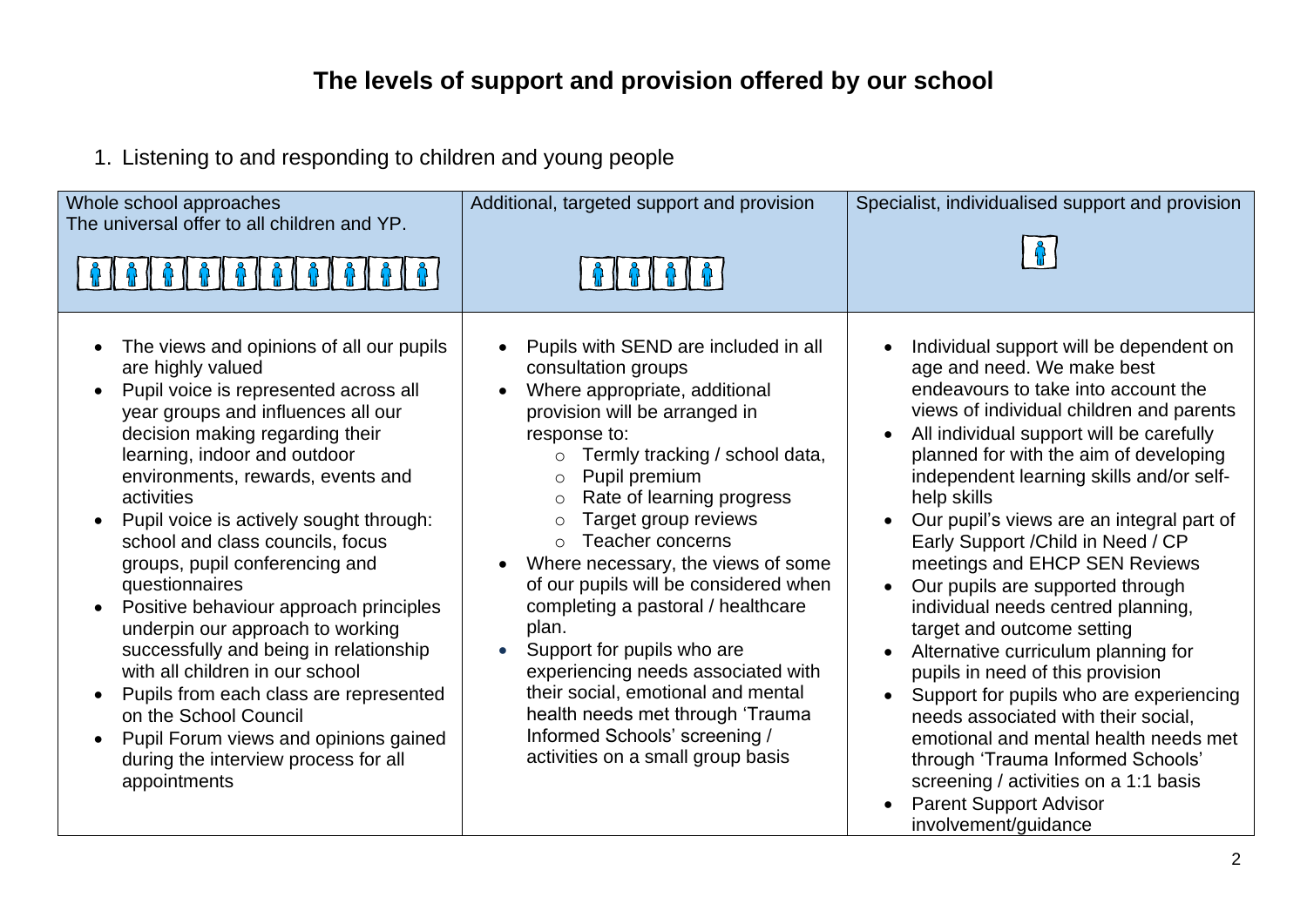# 2. Partnership with parents and carers

| Whole school approaches<br>The universal offer to all children and YP                                                                                                                                                                                                                                                                                                                                                                                                                                                                                                                                                                                                                                                                                                                         | Additional, targeted support and provision                                                                                                                                                                                                                                                                                                                                                                                                                                                                                                                                                                                                                                                                                                                                                                                                          | Specialist, individualised support and<br>provision                                                                                                                                                                                                                                                                                                                                                                                                                                                                                                                                                                                                                                                                                                                                                                                                                                                                                                 |
|-----------------------------------------------------------------------------------------------------------------------------------------------------------------------------------------------------------------------------------------------------------------------------------------------------------------------------------------------------------------------------------------------------------------------------------------------------------------------------------------------------------------------------------------------------------------------------------------------------------------------------------------------------------------------------------------------------------------------------------------------------------------------------------------------|-----------------------------------------------------------------------------------------------------------------------------------------------------------------------------------------------------------------------------------------------------------------------------------------------------------------------------------------------------------------------------------------------------------------------------------------------------------------------------------------------------------------------------------------------------------------------------------------------------------------------------------------------------------------------------------------------------------------------------------------------------------------------------------------------------------------------------------------------------|-----------------------------------------------------------------------------------------------------------------------------------------------------------------------------------------------------------------------------------------------------------------------------------------------------------------------------------------------------------------------------------------------------------------------------------------------------------------------------------------------------------------------------------------------------------------------------------------------------------------------------------------------------------------------------------------------------------------------------------------------------------------------------------------------------------------------------------------------------------------------------------------------------------------------------------------------------|
| 0   0   0   0   0   0   0   0                                                                                                                                                                                                                                                                                                                                                                                                                                                                                                                                                                                                                                                                                                                                                                 |                                                                                                                                                                                                                                                                                                                                                                                                                                                                                                                                                                                                                                                                                                                                                                                                                                                     |                                                                                                                                                                                                                                                                                                                                                                                                                                                                                                                                                                                                                                                                                                                                                                                                                                                                                                                                                     |
| The school makes best endeavours to<br>work in partnership with all parents and<br>carers<br>The parents/carers are invited to attend<br>$\bullet$<br>parent/carer evenings<br>Parent/carers know exactly who to<br>$\bullet$<br>contact if they have any concerns<br>The virtual learning environment, and/or<br>website enables parents/carers to<br>understand more about what their<br>young person is learning<br>Parents and carers are informed about<br>the progress of their children through:<br>Tracking shared termly in<br>consultation days<br>End of Year reports<br>Positive behaviour principles underpin<br>our approach to working successfully<br>and being in relationship with all<br>parents / carers<br><b>Parent Support Advisor</b><br>involvement/guidance/support | Where appropriate, parents/carers may<br>be invited to attend extra-curricular<br>clubs and activities<br>Parents/Carers are encouraged to<br>$\bullet$<br>attend information sessions to support<br>their young person at home regarding:<br><b>Parenting skills</b><br>$\circ$<br>Literacy<br>$\circ$<br>Numeracy skills<br>$\circ$<br>Independent homework<br>$\circ$<br>Skills to support with learning at<br>$\circ$<br>home<br>o Family services<br>Virtual sites such as bug club and<br>phonics play are available to support<br>children at home.<br><b>SENDCO and PASTORAL Team</b><br>available to support parents.<br>Parents are able to contact school at<br>any time about concerns.<br>Parents are invited to contribute to<br>their child's Individual Provision Maps<br>in order to set new targets / reviews for<br>their child. | Parents/carers are supported in<br>$\bullet$<br>attending, and are actively involved in<br>Early Support, Child in Need, CP<br>meetings and EHCP Reviews<br>• The views and opinions of<br>Parents/Carers are actively sought<br>through Early Support, Child in Need,<br>CP meetings and EHCP Reviews<br>All documentation is presented in a<br>format that is accessible to individual<br>parents<br>• Translated versions of letters etc are<br>available upon request<br>Where appropriate, Parents/Carers<br>are encouraged to join in with school<br>trips or activities<br>• Parents are encouraged to engage in<br>1:1 reading and support with home<br>activities<br>Parents are supported in liaising with<br>outside agencies e.g. Family Support,<br><b>Educational Psychologists, ASD</b><br>Team, School Nurse, Occupational<br><b>Therapists</b><br>Home-school books are used to share<br>information and successes as<br>required. |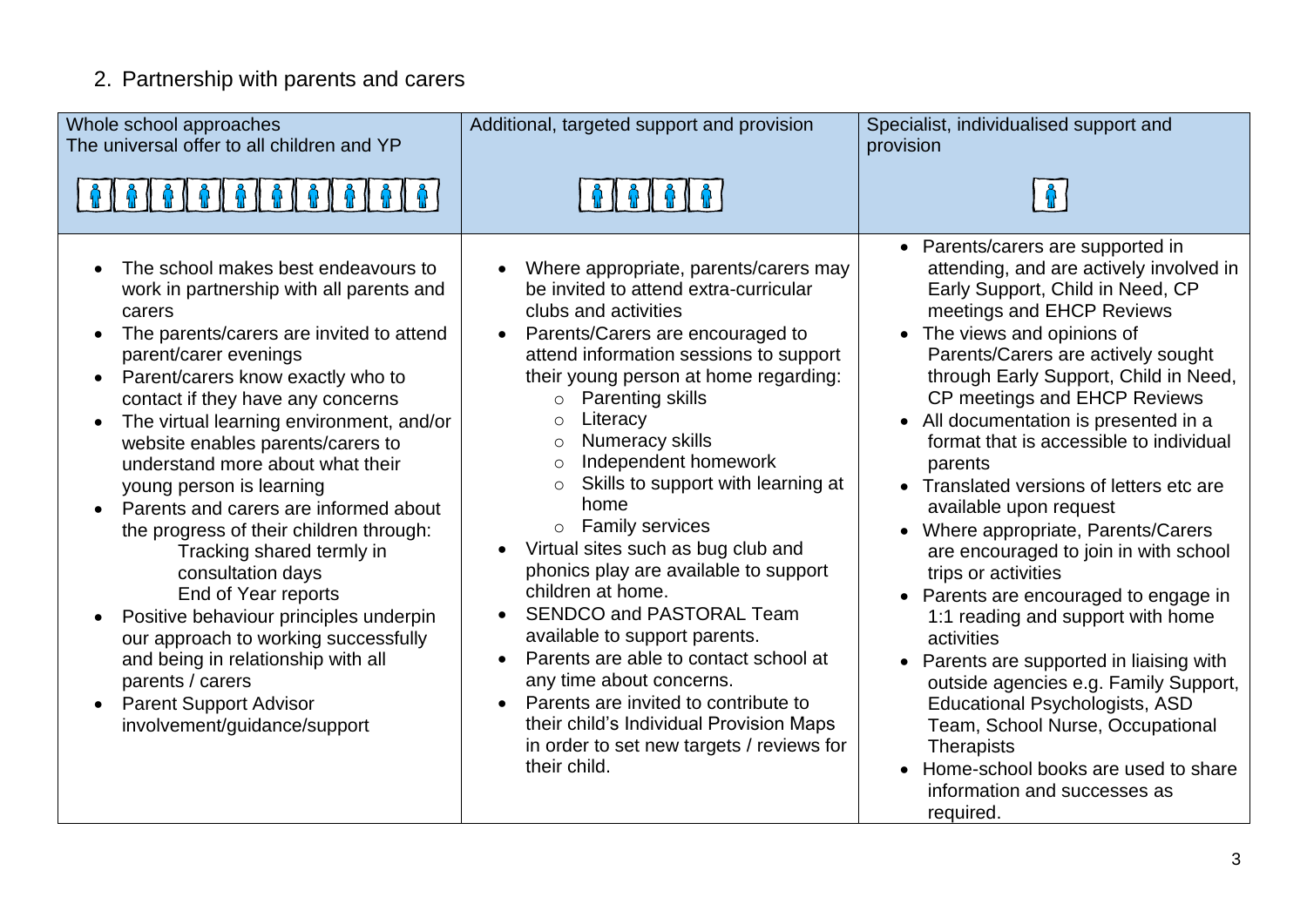### 3. The curriculum

| Whole school approaches.<br>The universal offer to all children and YP                                                                                                                                                                                                                                                                                                                                                                                                                                                                                                                                                                                                                             | Additional, targeted support and provision                                                                                                                                                                                                                                                                                                                                                                                                                                                                                                                                                                                                                                                                                                                                                                                                                              | Specialist, individualised support and<br>provision                                                                                                                                                                                                                                                                                                                                                                                                                                                                                                                                                                                                                                                                                                                                                                                                                                                       |
|----------------------------------------------------------------------------------------------------------------------------------------------------------------------------------------------------------------------------------------------------------------------------------------------------------------------------------------------------------------------------------------------------------------------------------------------------------------------------------------------------------------------------------------------------------------------------------------------------------------------------------------------------------------------------------------------------|-------------------------------------------------------------------------------------------------------------------------------------------------------------------------------------------------------------------------------------------------------------------------------------------------------------------------------------------------------------------------------------------------------------------------------------------------------------------------------------------------------------------------------------------------------------------------------------------------------------------------------------------------------------------------------------------------------------------------------------------------------------------------------------------------------------------------------------------------------------------------|-----------------------------------------------------------------------------------------------------------------------------------------------------------------------------------------------------------------------------------------------------------------------------------------------------------------------------------------------------------------------------------------------------------------------------------------------------------------------------------------------------------------------------------------------------------------------------------------------------------------------------------------------------------------------------------------------------------------------------------------------------------------------------------------------------------------------------------------------------------------------------------------------------------|
|                                                                                                                                                                                                                                                                                                                                                                                                                                                                                                                                                                                                                                                                                                    |                                                                                                                                                                                                                                                                                                                                                                                                                                                                                                                                                                                                                                                                                                                                                                                                                                                                         |                                                                                                                                                                                                                                                                                                                                                                                                                                                                                                                                                                                                                                                                                                                                                                                                                                                                                                           |
| The curriculum is designed to ensure<br>the inclusion of all our pupils and<br>teacher planning reflects this<br>All our pupils, regardless of their ability<br>and/or additional needs have full<br>access to the curriculum<br>Assessments (including dyslexia testing<br>/ cognitive ability tests etc.) are used to<br>identify students who need specific<br>interventions<br>English, Maths, Pastoral Support,<br>Speech and Language intervention<br>programmes are available and our<br>pupils' access to them is based on our<br>current and robust tracking system<br>Regular enrichments events for all year<br>groups throughout the academic year to<br>support class topics / themes | Intervention packages are bespoke,<br>and needs led<br>The progress of pupils taking part in<br>intervention groups is measured on a<br>regular basis<br>The intervention packages are<br>adapted in light of pupil progress<br>Small group intervention includes:<br>$\bullet$<br><b>Times Tables groups</b><br>$\circ$<br>Developing writing skills<br><b>Phonological Awareness</b><br>$\circ$<br>support<br>Developing comprehension<br>$\circ$<br>skills<br>Handwriting (fine motor skills)<br><b>Mathematics</b><br>$\circ$<br>Speech and Language Groups<br>$\circ$<br>Reading support<br>$\circ$<br><b>RWI Phonics skills</b><br>$\bigcirc$<br><b>Social Skills</b><br>$\circ$<br><b>Memory Games</b><br>$\circ$<br>Lego Group<br>$\circ$<br><b>SEND Precision Teach support</b><br>$\circ$<br>Fun Fit (Gross motor skills)<br><b>Access to Lunch Time Club</b> | Pupils are supported in following their<br>interests and activities regardless of<br>their SEN and/or disabilities<br>Pupils with special needs and/or<br>$\bullet$<br>disabilities can access the curriculum<br>with adult support as appropriate<br>In exceptional circumstances pupils<br>$\bullet$<br>can be dis-applied from some subjects.<br>This must be agreed by all involved.<br>Our pupils are supported through<br>$\bullet$<br>individual needs centred planning,<br>target and outcome setting<br>1:1 speech & Language sessions<br>$\bullet$<br>following a Care Plan devised by the<br><b>Speech Therapist</b><br>Inclusion of interventions<br>$\bullet$<br>recommended by outside agencies<br>which may include: Educational<br>Psychologist, Dyslexia service, School<br>Nurse, Occupational Therapist, ASD<br>Team<br>Provision of a bespoke / alternative<br>curriculum as required |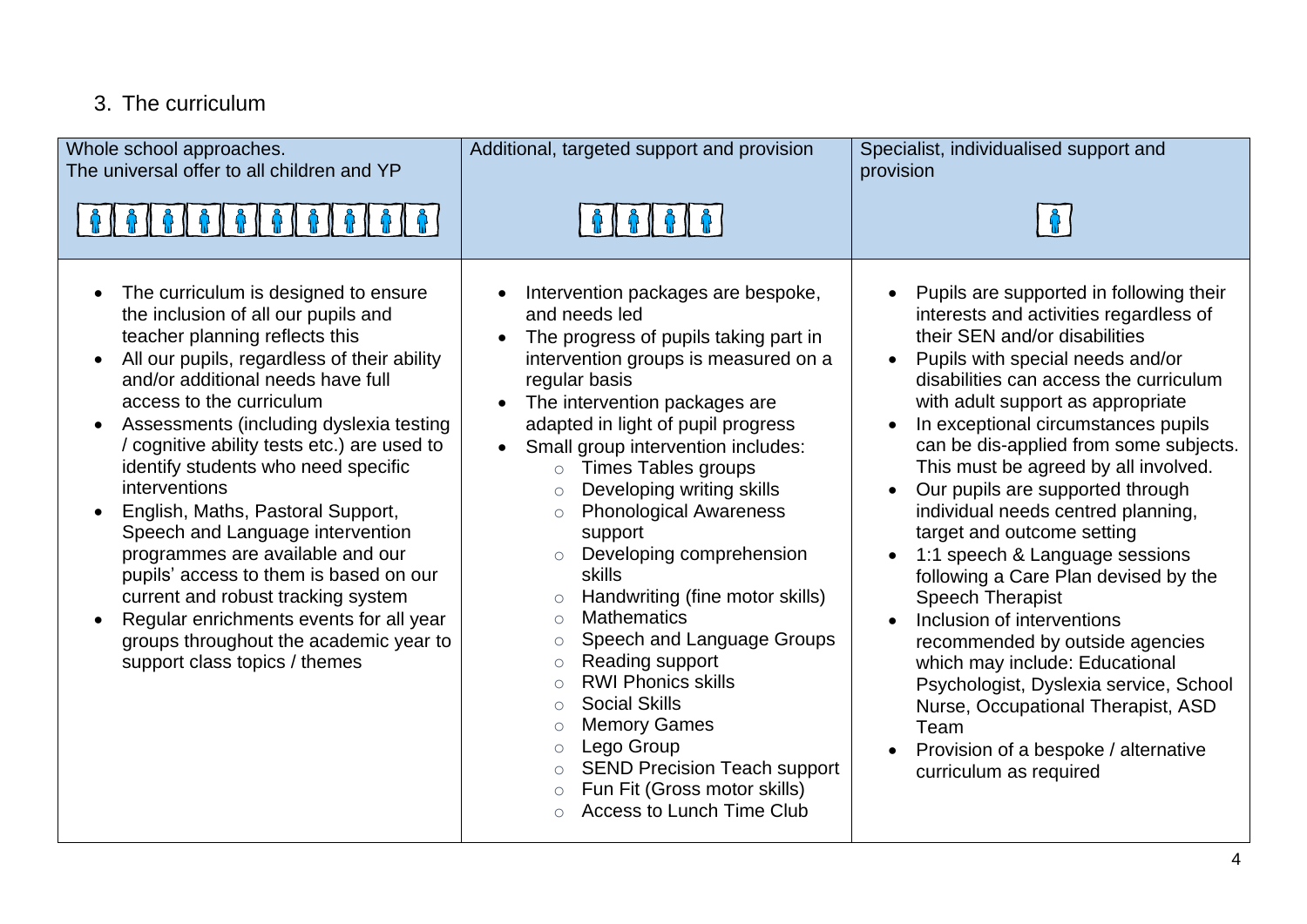## 4. Teaching and learning

| Whole school approaches<br>The universal offer to all children and YP                                                                                                                                                                                                                                                                                                                                                                                                                                                                                                                                                                                                                                                                                                                                                                                                                                                                                                                                               | Additional, targeted support and provision                                                                                                                                                                                                                                                                                                                                                                                                                                                                                                                                                                                                                                                                                                                                                                                                                                      | Specialist, individualised support and<br>provision                                                                                                                                                                                                                                                                                                                                                                                                                                                                                                                                                                                                                                                                                                                                                                                                                                                                                                     |
|---------------------------------------------------------------------------------------------------------------------------------------------------------------------------------------------------------------------------------------------------------------------------------------------------------------------------------------------------------------------------------------------------------------------------------------------------------------------------------------------------------------------------------------------------------------------------------------------------------------------------------------------------------------------------------------------------------------------------------------------------------------------------------------------------------------------------------------------------------------------------------------------------------------------------------------------------------------------------------------------------------------------|---------------------------------------------------------------------------------------------------------------------------------------------------------------------------------------------------------------------------------------------------------------------------------------------------------------------------------------------------------------------------------------------------------------------------------------------------------------------------------------------------------------------------------------------------------------------------------------------------------------------------------------------------------------------------------------------------------------------------------------------------------------------------------------------------------------------------------------------------------------------------------|---------------------------------------------------------------------------------------------------------------------------------------------------------------------------------------------------------------------------------------------------------------------------------------------------------------------------------------------------------------------------------------------------------------------------------------------------------------------------------------------------------------------------------------------------------------------------------------------------------------------------------------------------------------------------------------------------------------------------------------------------------------------------------------------------------------------------------------------------------------------------------------------------------------------------------------------------------|
| $\theta$ $\theta$                                                                                                                                                                                                                                                                                                                                                                                                                                                                                                                                                                                                                                                                                                                                                                                                                                                                                                                                                                                                   |                                                                                                                                                                                                                                                                                                                                                                                                                                                                                                                                                                                                                                                                                                                                                                                                                                                                                 |                                                                                                                                                                                                                                                                                                                                                                                                                                                                                                                                                                                                                                                                                                                                                                                                                                                                                                                                                         |
| Staff are aware that children who are<br>emotionally healthy are more likely to<br>be happy and achieve well at school<br>Staff are aware that every interaction<br>they have with a child is an opportunity<br>to support and develop a child's<br>emotional wellbeing<br>Staff are aware of the importance of<br>noticing children and being aware of<br>their emotional state<br>The whole school uses a "dyslexia<br>friendly" approach to teaching and<br>learning, where differentiated teaching;<br>tasks and resources support our pupils<br>in achieving desired outcomes to<br>ensure the progress<br>The lessons are carefully planned to<br>$\bullet$<br>include clear stages and regular<br>progress checks<br>Different level groupings are identified<br>for each class and pupils are made<br>aware that at least some of the time<br>they will be seated in ability groups<br>Learning objectives are displayed and<br>discussed using "we are learning to "<br>Differentiated success criteria is | Staff are trained to and are<br>encouraged to support the emotional<br>wellbeing and health of pupils<br><b>Class teachers and Teaching</b><br>Assistants share information and<br>lesson plans to ensure that students<br>with SEND have targeted support,<br>provision and access to quality<br>resources to support independent<br>learning<br><b>Teeaching Assistants/Class Teachers</b><br>work with small groups to:<br>Ensure understanding<br>$\circ$<br>Facilitate learning<br>$\circ$<br>Foster independence<br>$\circ$<br>Keep students on task<br>$\circ$<br>Assess progress<br>$\circ$<br>Inform future planning<br>$\circ$<br>Pupils are supported in the classroom<br>by their teacher and /or TA and also to<br>have opportunities to work<br>independently<br>Independent pupil learning is<br>supported by the use of technology for<br>example:<br>Computers | Personalised and highly differentiated<br>work is provided enabling independent<br>learning<br>Support from the PASTORAL Team to<br>meet the emotional needs of individual<br>children<br>Personalised, highly differentiated and<br>$\bullet$<br>well-resourced work tasks enable all<br>our pupils to access or work towards<br>independent learning<br>1:1 support is in place for students who<br>$\bullet$<br>need more intensive support and<br>include specialised support for those<br>who may have:<br><b>Physical disability</b><br>$\circ$<br>Sensory need<br>$\bigcirc$<br>Speech and language difficulty<br>$\circ$<br>Autism (ASD)<br>$\circ$<br>Severe literacy difficulties<br>$\circ$<br><b>Severe Numeracy difficulties</b><br>$\circ$<br>Global learning delay<br>$\circ$<br>Severe Social, Emotional &<br>$\circ$<br><b>Behavioural needs</b><br>Personalised visual timetable for<br>learning needs<br>Other educational sites and |
| included on planning                                                                                                                                                                                                                                                                                                                                                                                                                                                                                                                                                                                                                                                                                                                                                                                                                                                                                                                                                                                                | <b>iPads</b>                                                                                                                                                                                                                                                                                                                                                                                                                                                                                                                                                                                                                                                                                                                                                                                                                                                                    | professionals accessed for advice and                                                                                                                                                                                                                                                                                                                                                                                                                                                                                                                                                                                                                                                                                                                                                                                                                                                                                                                   |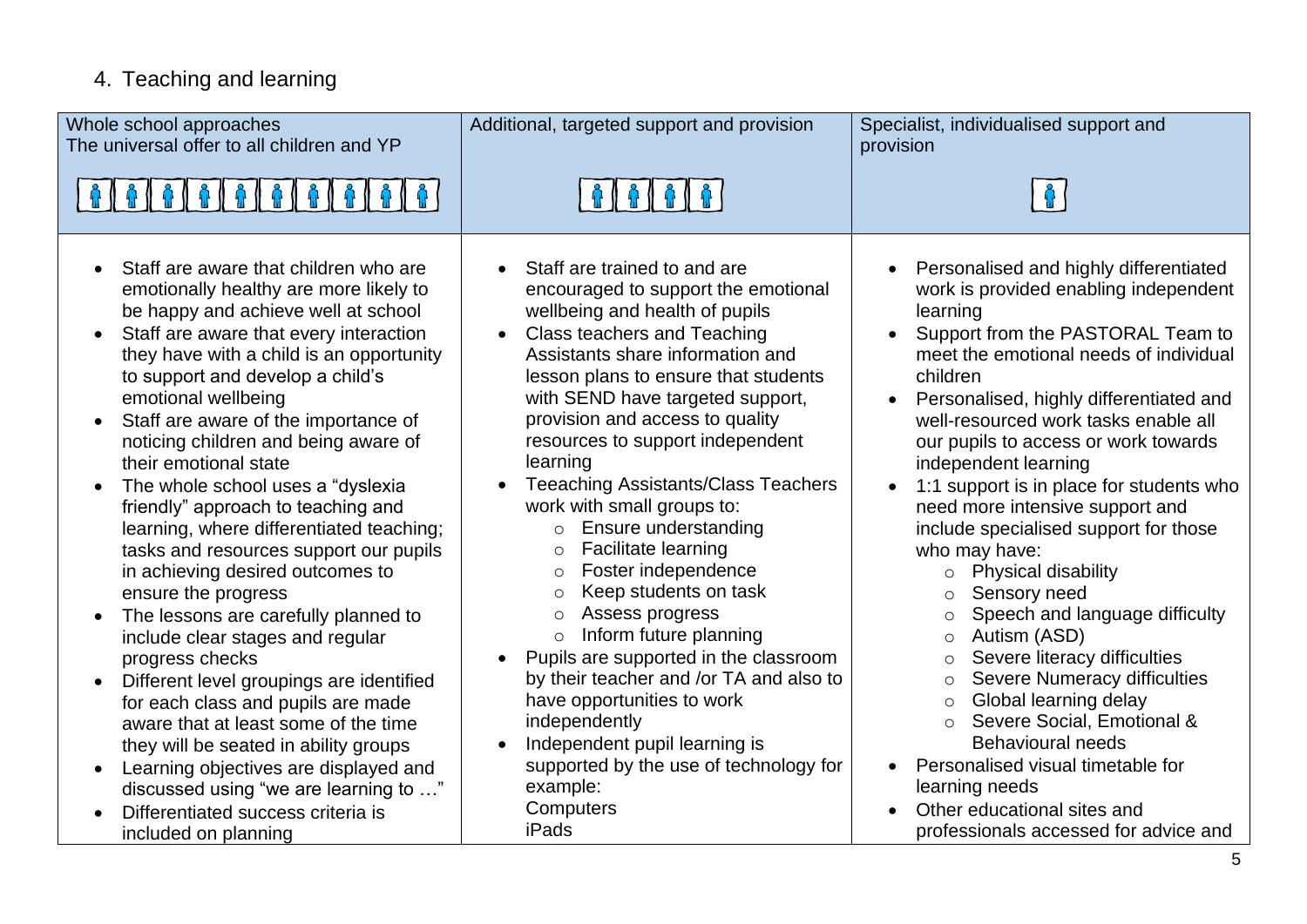| Pupils work should be regularly marked<br>in tickled pink (showing success) and<br>green for growth (showing targets)<br>Pupils should be regularly fed back to<br>verbally and in writing about their<br>achievements and next steps in their<br>work. | Dictaphones (microphones)<br>Talking tins | support on teaching and learning |
|---------------------------------------------------------------------------------------------------------------------------------------------------------------------------------------------------------------------------------------------------------|-------------------------------------------|----------------------------------|
|---------------------------------------------------------------------------------------------------------------------------------------------------------------------------------------------------------------------------------------------------------|-------------------------------------------|----------------------------------|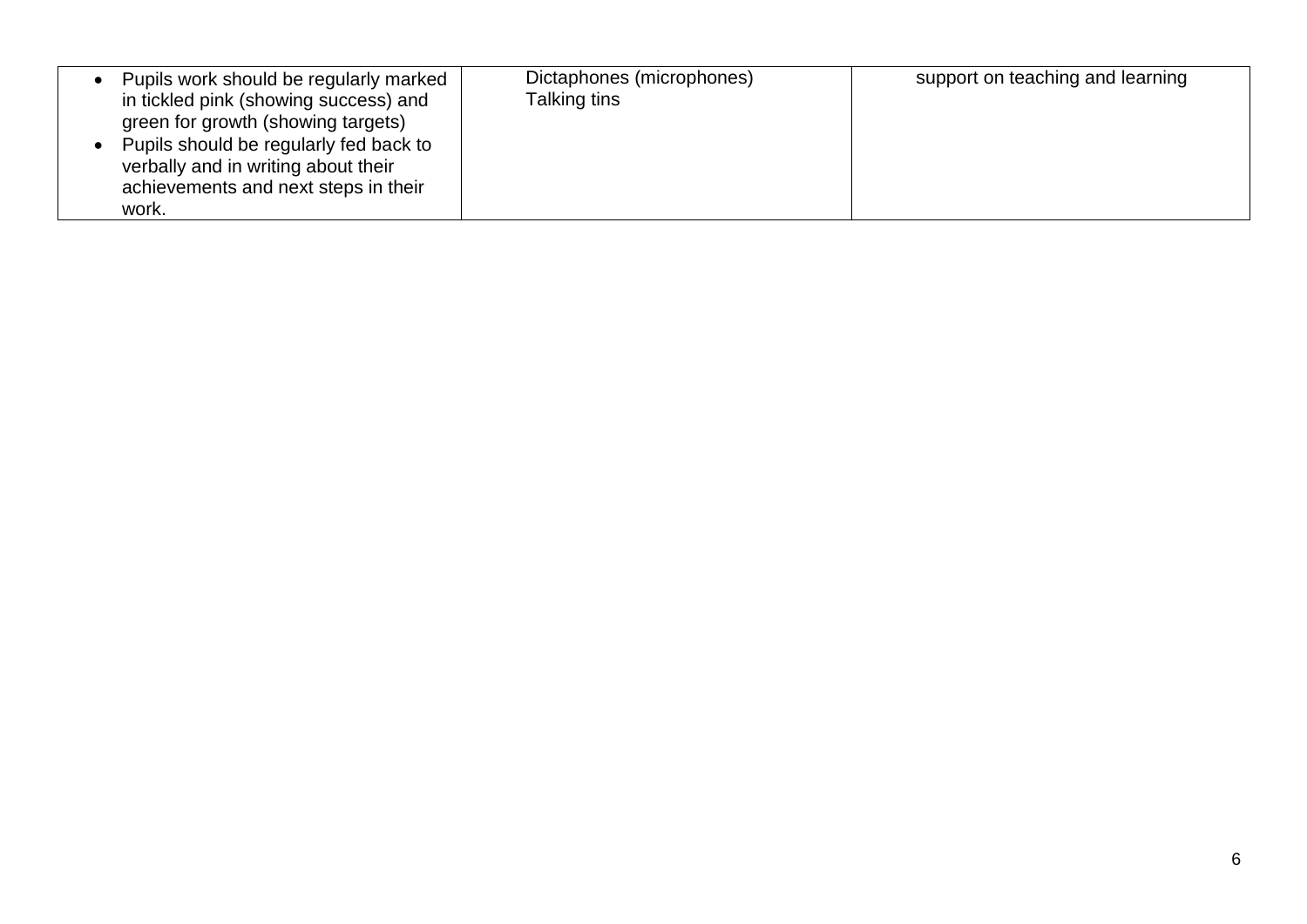## 5. Self-help skills and independence

| Whole school approaches<br>The universal offer to all children and YP                                                                                                                                                                                                                                                                                                                                                                                                                                                                                                                                                                                                                                                                                                                                                                                                                                                                                                                                          | Additional, targeted support and provision                                                                                                                                                                                                                                                                                                                                                                                                                                                                                                                          | Specialist, individualised support and<br>provision                                                                                                                                                                                                                                                                                                                                                                                                                                                                                                                                                                                                                                                                                                                                                                                                                                                                                                                                                                                  |
|----------------------------------------------------------------------------------------------------------------------------------------------------------------------------------------------------------------------------------------------------------------------------------------------------------------------------------------------------------------------------------------------------------------------------------------------------------------------------------------------------------------------------------------------------------------------------------------------------------------------------------------------------------------------------------------------------------------------------------------------------------------------------------------------------------------------------------------------------------------------------------------------------------------------------------------------------------------------------------------------------------------|---------------------------------------------------------------------------------------------------------------------------------------------------------------------------------------------------------------------------------------------------------------------------------------------------------------------------------------------------------------------------------------------------------------------------------------------------------------------------------------------------------------------------------------------------------------------|--------------------------------------------------------------------------------------------------------------------------------------------------------------------------------------------------------------------------------------------------------------------------------------------------------------------------------------------------------------------------------------------------------------------------------------------------------------------------------------------------------------------------------------------------------------------------------------------------------------------------------------------------------------------------------------------------------------------------------------------------------------------------------------------------------------------------------------------------------------------------------------------------------------------------------------------------------------------------------------------------------------------------------------|
|                                                                                                                                                                                                                                                                                                                                                                                                                                                                                                                                                                                                                                                                                                                                                                                                                                                                                                                                                                                                                |                                                                                                                                                                                                                                                                                                                                                                                                                                                                                                                                                                     |                                                                                                                                                                                                                                                                                                                                                                                                                                                                                                                                                                                                                                                                                                                                                                                                                                                                                                                                                                                                                                      |
| In the classroom, all our pupils are<br>$\bullet$<br>encouraged to develop independent<br>learning strategies and self-help skills<br>before seeking adult for help. These<br>include:<br>Peer to peer support<br>$\circ$<br>Sourcing classroom resources<br>$\circ$<br>Selecting and using a range of<br>$\circ$<br>appropriate tools<br>Developing thinking and<br>$\circ$<br>problem-solving skills<br>Resources are available in all<br>classrooms and equipment can be<br>easily accessed by all to aid<br>independence. These include:<br>Word / sound mats / flash cards<br>$\circ$<br>Hundred squares/number lines<br>$\circ$<br>Maths resources<br>$\circ$<br><b>Talk tins</b><br>$\circ$<br>Coloured overlays where<br>$\circ$<br>appropriate<br>Pencil grips where appropriate<br>$\circ$<br><b>Word Banks</b><br>$\circ$<br>Visual timetables are on display in<br>$\bullet$<br>class- rooms to aid independence<br>Adults are aware that children who are<br>emotionally healthy are more able to | Where teaching assistants are in the<br>classroom they facilitate independence<br>Pupils have personalised equipment to<br>help them to learn, such as talking tins,<br>overlays and timers<br>Our pupils have access to the following<br>if appropriate:<br>Differentiated resources<br>$\Omega$<br>Visual timetables<br>$\circ$<br>Personalised task cards<br>$\circ$<br>Prompt cards<br>$\circ$<br>Time out systems<br>$\circ$<br><b>Visuals</b><br>$\circ$<br>Now / Next boards<br>$\circ$<br>Ear defenders<br>$\bigcirc$<br>Individual workstations<br>$\circ$ | Teaching assistants working one to<br>one with pupils encourage them to be<br>specific about what they need help<br>with, along with asking them what they<br>have done already to find the help for<br>themselves. We encourage the use of:<br>Peer to peer support<br>$\circ$<br>Learning areas<br>$\circ$<br>Specialised resources<br>$\circ$<br>Self-checking<br>$\circ$<br>Use of highly differentiated<br>toolkits etc.<br>We will ensure that our pupils who<br>require a high amount of 1:1 support<br>will have that support delivered by a<br>number of different adults throughout<br>the day/week. This will ensure our<br>pupils build resilience and self-coping<br>strategies to enable them to cope<br>when and if a key TA or their teacher<br>is absent<br>A range of personalised resources will<br>be available to support our pupils,<br>such as:<br>Personalised visual timetables<br>$\circ$<br>Now and next planning boards<br>$\circ$<br>Task cards<br>$\circ$<br><b>Communication Prompts /</b><br>$\circ$ |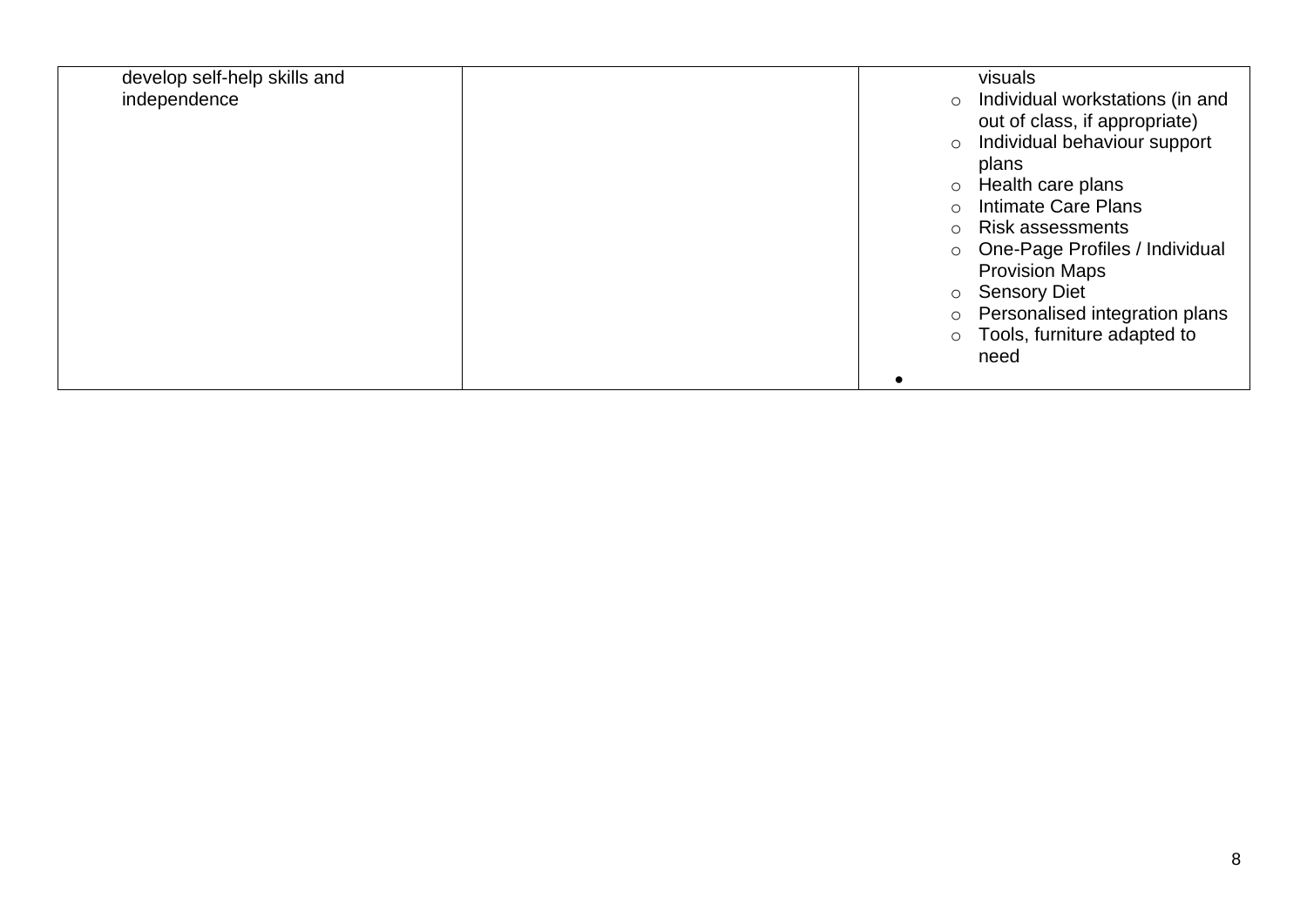# 6. Health, wellbeing and emotional support

| Whole school approaches<br>The universal offer to all children and YP                                                                                                                                                                                                                                                                                                                                                                                                                                                                                                                                                                                                                                                                                                                                                                                                                                                                                                                                                                                                         | Additional, targeted support and provision                                                                                                                                                                                                                                                                                                                                                                                                                                                                                                                                                                                                                                                                                                                                                                                                                                                                                                                               | Specialist, individualised support and<br>provision                                                                                                                                                                                                                                                                                                                                                                                                                                                                                                                                                                                                                                                                                                                                                                                                                                                                                                                               |
|-------------------------------------------------------------------------------------------------------------------------------------------------------------------------------------------------------------------------------------------------------------------------------------------------------------------------------------------------------------------------------------------------------------------------------------------------------------------------------------------------------------------------------------------------------------------------------------------------------------------------------------------------------------------------------------------------------------------------------------------------------------------------------------------------------------------------------------------------------------------------------------------------------------------------------------------------------------------------------------------------------------------------------------------------------------------------------|--------------------------------------------------------------------------------------------------------------------------------------------------------------------------------------------------------------------------------------------------------------------------------------------------------------------------------------------------------------------------------------------------------------------------------------------------------------------------------------------------------------------------------------------------------------------------------------------------------------------------------------------------------------------------------------------------------------------------------------------------------------------------------------------------------------------------------------------------------------------------------------------------------------------------------------------------------------------------|-----------------------------------------------------------------------------------------------------------------------------------------------------------------------------------------------------------------------------------------------------------------------------------------------------------------------------------------------------------------------------------------------------------------------------------------------------------------------------------------------------------------------------------------------------------------------------------------------------------------------------------------------------------------------------------------------------------------------------------------------------------------------------------------------------------------------------------------------------------------------------------------------------------------------------------------------------------------------------------|
|                                                                                                                                                                                                                                                                                                                                                                                                                                                                                                                                                                                                                                                                                                                                                                                                                                                                                                                                                                                                                                                                               |                                                                                                                                                                                                                                                                                                                                                                                                                                                                                                                                                                                                                                                                                                                                                                                                                                                                                                                                                                          |                                                                                                                                                                                                                                                                                                                                                                                                                                                                                                                                                                                                                                                                                                                                                                                                                                                                                                                                                                                   |
| PSHE lessons include all pupils<br>$\bullet$<br>Staff are aware that children who are<br>$\bullet$<br>emotionally healthy are more likely to<br>be happy and achieve well at school<br>Staff are aware of the importance of<br>noticing children and being aware of<br>their emotional state<br>Staff are aware that every interaction<br>$\bullet$<br>they have with a child is an opportunity<br>to support and develop a child's<br>emotional wellbeing<br>The SENDCo co-ordinates provision for<br>$\bullet$<br>students with wellbeing, emotional,<br>physical and mental health needs<br><b>PASTORAL Team are available</b><br>throughout the school day to support<br>pupils who need additional support in /<br>out of the classroom<br>Peer mentors/buddies/playground pals<br>are encouraged to support fellow<br>students<br>Bereavement counselling is available if<br>$\bullet$<br>appropriate<br>Risk assessments are updated regularly<br>$\bullet$<br>A wide variety of extra-curricular clubs<br>are offered.<br>Weekly 'Awards' assemblies and<br>$\bullet$ | All staff are trained and encouraged to<br>support the emotional wellbeing and<br>health of our children<br><b>PASTORAL Team are available</b><br>$\bullet$<br>throughout the school day to support<br>pupils who need additional support in /<br>out of the classroom as needed<br>PASTORAL sessions on timetable for<br>$\bullet$<br>individual pupils following screening /<br>reviews<br>Visits for identified pupils to meet Luna<br>our School Dog<br>Pupils are given opportunity to take<br>$\bullet$<br>"time out" and find support at break<br>times<br>Our pupils can access a range of<br>targeted, time-limited and monitored<br>groups to address:<br>Self esteem<br>$\circ$<br>Social skills<br>$\Omega$<br>Life skills<br>$\bigcirc$<br><b>Motor Skills</b><br>$\bigcirc$<br>Anger management<br>$\circ$<br>Lego Club<br>$\circ$<br><b>PASTORAL Sessions</b><br>$\circ$<br>Pupils are encouraged to attend after<br>school clubs; inter and intra-school | Individual screening will be used to<br>assess the emotional needs of<br>individual pupils<br>Early support / Child in Need / CP<br>meetings and SEND reviews are<br>supported by a range of agencies and<br>professionals<br>Additional support for our pupils can<br>$\bullet$<br>be requested by or through:<br>o CAMHS<br>Social Care<br>$\Omega$<br>Speech and Language<br>$\circ$<br>Therapist<br><b>Educational Psychologist</b><br>$\circ$<br><b>Autism Spectrum Team</b><br>$\circ$<br><b>Occupational Health Services</b><br>$\circ$<br><b>Physiotherapy Services</b><br>$\circ$<br><b>School Nursing / specialist</b><br>$\circ$<br>nurses<br><b>Visual Support Services</b><br>$\circ$<br><b>Hearing Support Services</b><br>$\circ$<br><b>Cognition &amp; Learning Team</b><br>$\circ$<br><b>Physical and Medical Needs</b><br>$\Omega$<br><b>Advisory Service</b><br>Individualised support is provided for<br>pupils who begin to display signs of<br>disaffection |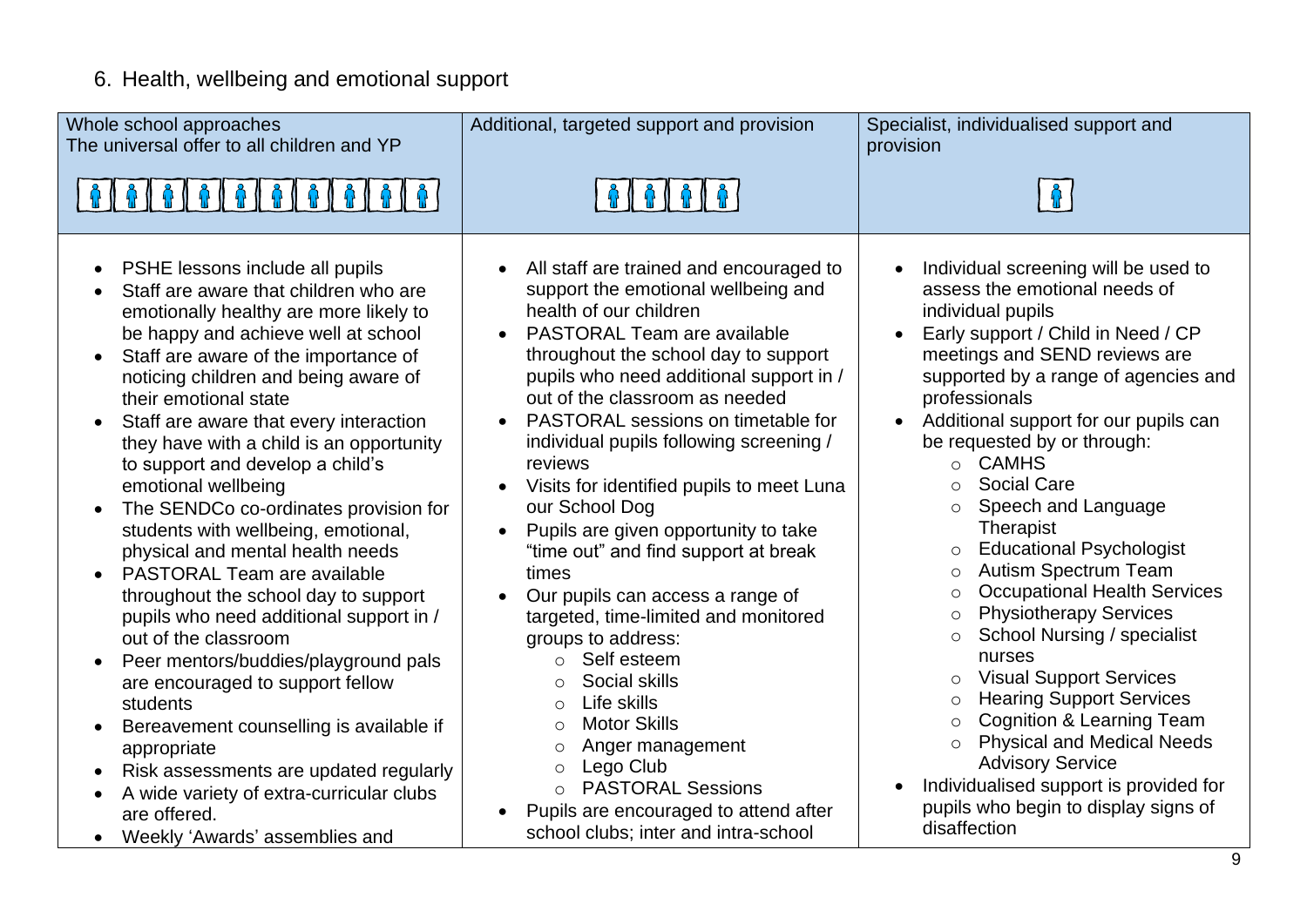| displays around the school celebrate<br>children's achievement.<br>Recognition of the impact of Covid-19<br>on the emotional stability of pupils. | competitions and activities to develop<br>resilience and emotional well being<br>Risk assessments are carried out for<br>all activities<br>Workshops/programmes are<br>sometimes commissioned surrounding<br>sport, extra-curricular and creative<br>activity<br>Where appropriate, our pupils are<br>supported through Positive Support<br>Plans and access to our Parent<br><b>Support Advisor</b><br>Support for pupils struggling with<br>anxiety following transition back to<br>school following covid-19 | Pupils with specific medical conditions<br>have individual health care plans<br>which are shared with all staff<br>Access to counselling services<br>Access to Penhaligon's Friends for<br>bereavement support<br>Support for pupils who are<br>experiencing needs associated with<br>their social, emotional and mental<br>health needs met through 'Trauma<br>Informed Schools' screening /<br>activities on a 1:1 basis<br>1:1 support for those whose anxiety<br>levels are such that they are impacting<br>on their wellbeing and resilience back<br>at school following covid-19 lockdown |
|---------------------------------------------------------------------------------------------------------------------------------------------------|-----------------------------------------------------------------------------------------------------------------------------------------------------------------------------------------------------------------------------------------------------------------------------------------------------------------------------------------------------------------------------------------------------------------------------------------------------------------------------------------------------------------|-------------------------------------------------------------------------------------------------------------------------------------------------------------------------------------------------------------------------------------------------------------------------------------------------------------------------------------------------------------------------------------------------------------------------------------------------------------------------------------------------------------------------------------------------------------------------------------------------|
|---------------------------------------------------------------------------------------------------------------------------------------------------|-----------------------------------------------------------------------------------------------------------------------------------------------------------------------------------------------------------------------------------------------------------------------------------------------------------------------------------------------------------------------------------------------------------------------------------------------------------------------------------------------------------------|-------------------------------------------------------------------------------------------------------------------------------------------------------------------------------------------------------------------------------------------------------------------------------------------------------------------------------------------------------------------------------------------------------------------------------------------------------------------------------------------------------------------------------------------------------------------------------------------------|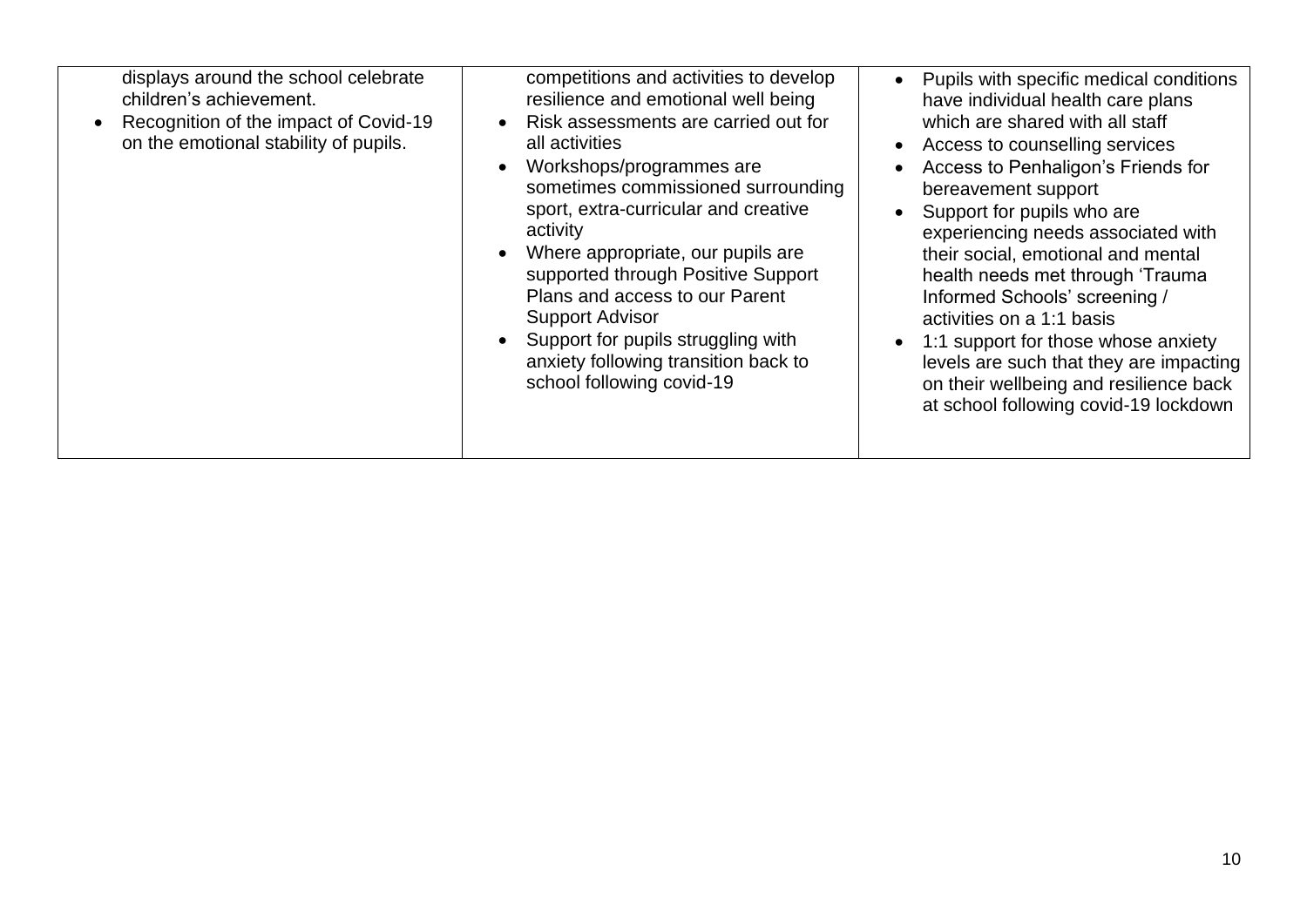# 7. Social interaction opportunities

| Whole school approaches<br>The universal offer to all children and YP<br>&   &   &   &   &   &   &   &   &                                                                                                                                                                                                                                                                                                                                                                                                                                                                                                                                                                                                                                                                                                                                                                                 | Additional, targeted support and provision                                                                                                                                                                                                                                                                 | Specialist, individualised support and<br>provision                                                                                                                                                                                                                                                                                                                                                                                                                            |
|--------------------------------------------------------------------------------------------------------------------------------------------------------------------------------------------------------------------------------------------------------------------------------------------------------------------------------------------------------------------------------------------------------------------------------------------------------------------------------------------------------------------------------------------------------------------------------------------------------------------------------------------------------------------------------------------------------------------------------------------------------------------------------------------------------------------------------------------------------------------------------------------|------------------------------------------------------------------------------------------------------------------------------------------------------------------------------------------------------------------------------------------------------------------------------------------------------------|--------------------------------------------------------------------------------------------------------------------------------------------------------------------------------------------------------------------------------------------------------------------------------------------------------------------------------------------------------------------------------------------------------------------------------------------------------------------------------|
| Staff are aware that every social<br>interaction they have with a child is an<br>opportunity to support and develop a<br>child's emotional wellbeing<br>All students have opportunities for<br>$\bullet$<br>social interaction, regardless of need<br>All students belong to an age-related<br>class<br>All students are invited on trips and<br>visits regardless of ability or disability.<br>Residential trips in Key Stage 2<br>challenges and encourage the<br>development of age-appropriate social<br>skills<br>Regular enrichment experiences<br>throughout the year for class groups<br>All children have opportunities to<br>$\bullet$<br>participate in whole school events such<br>as House Sports Competitions<br>Pupils have speaking and listening<br>opportunities such as show and tell,<br>storytelling, circle time, pupil's<br>assemblies and assemblies with visitors | All staff are trained to and are<br>encouraged to support the social<br>interaction of students<br>Peer mentors / buddies for targeted<br>children<br>Older students take the role of<br>playground leaders to act as 'buddies',<br>encouraging younger children to<br>become involved in a range of games | Individual screening will be used to<br>assess the social and emotional<br>needs of individual children and<br>shared with all adults in the<br>classroom.<br>Additional support from outside<br>agencies such as the ASD Team<br>Learning mentors or TAs use social<br>stories with individual pupils to<br>manage difficult situations or changes<br>e.g. enrichment visits<br>Older pupils are used to support and<br>"buddy" younger pupils with SEND<br>where appropriate |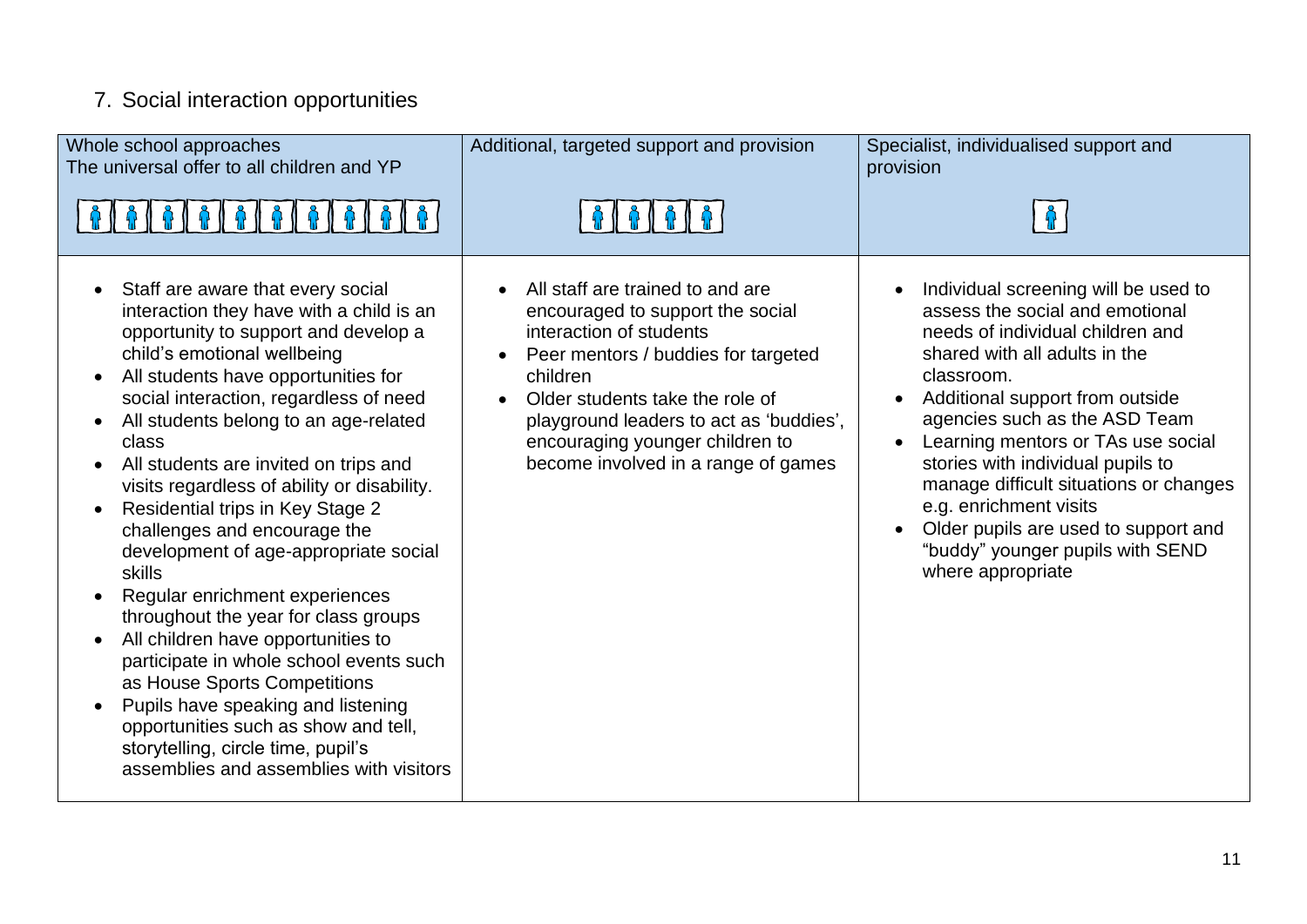## 8. The physical environment (accessibility, safety and positive learning environment).

| Whole school approaches<br>The universal offer to all children and YP<br>0   0   0   0   0   0   0   0   0                                                                                                                                                                                                                                                                                                                                                                                                                                                                                                                                                                                                                                                                                                                                                                                                                                                                                                                                       | Additional, targeted support and provision                                                                                                                                                                                                                                                                                                                                                                                                                                                                                                                                                                                                                                                                                             | Specialist, individualised support and<br>provision                                                                                                                                                                                                                                                                                                                                                                                                                                                                                                                                                                                                                                           |
|--------------------------------------------------------------------------------------------------------------------------------------------------------------------------------------------------------------------------------------------------------------------------------------------------------------------------------------------------------------------------------------------------------------------------------------------------------------------------------------------------------------------------------------------------------------------------------------------------------------------------------------------------------------------------------------------------------------------------------------------------------------------------------------------------------------------------------------------------------------------------------------------------------------------------------------------------------------------------------------------------------------------------------------------------|----------------------------------------------------------------------------------------------------------------------------------------------------------------------------------------------------------------------------------------------------------------------------------------------------------------------------------------------------------------------------------------------------------------------------------------------------------------------------------------------------------------------------------------------------------------------------------------------------------------------------------------------------------------------------------------------------------------------------------------|-----------------------------------------------------------------------------------------------------------------------------------------------------------------------------------------------------------------------------------------------------------------------------------------------------------------------------------------------------------------------------------------------------------------------------------------------------------------------------------------------------------------------------------------------------------------------------------------------------------------------------------------------------------------------------------------------|
| Staff are aware of how the school<br>environment can be used/adapted to suit<br>the emotional and learning needs of<br>children in their class. They recognise that<br>each cohort is different and organise their<br>class environment to reflect this<br>There is a named child protection officer,<br>designated safeguarding officer and a<br>named 'Child in Care teacher' in school<br>Step edges are painted yellow with non-<br>slip paint for visually impaired<br>pupils/parents<br>All areas of the school are accessible to<br>$\bullet$<br>everyone including those pupils with SEND<br>All areas of the school have wheelchair<br>accessible classes<br>Pupils feel safe and, in an environment<br>where bullying is minimal and dealt with<br>effectively<br>All areas of the school are uplifting,<br>positive and support learning<br>Teachers focus on rewarding good<br>$\bullet$<br>behaviour to promote a positive learning<br>environment The rewards and sanctions<br>system is robust and displayed around the<br>school | Some toilets are adapted by height<br>Disabled toilets are available<br>Chairs and tables of different heights<br>are available<br>There are named adults who are<br>Team Teach trained around the<br>school with a rolling programme of<br>training by the ADMAT trainers to<br>ensure that all adults are able to use<br>the de-escalation techniques to<br>promote positive handling.<br>Provision is made for pupils who<br>need a quiet and supervised area<br>when they are unable to cope during<br>unstructured times.<br>Coloured enhanced IT screens to<br>ensure work presented is dyslexia<br>friendly<br>Pictorial cures, use of symbols<br>Visual timetables to support routine<br>and predictability of the school day. | Staff trained to ensure that the<br>$\bullet$<br>emotional wellbeing of individual<br>children is always being considered.<br>Specialist equipment in practical<br>$\bullet$<br>lessons enables disabled pupils to be<br>independent<br>Classrooms/halls/corridors are made<br>accessible for young people with<br>sensory needs<br>Specialised equipment is used for<br>children where advised by outside<br>agencies.<br>Individualised social stories to help<br>$\bullet$<br>regulate emotions<br>Specialised targeted support from<br>the Speech & Language Therapist,<br>Physiotherapist, Occupational<br>Therapist, Visual, Physical & Medical<br>and Hearing Advisory Teacher's<br>12 |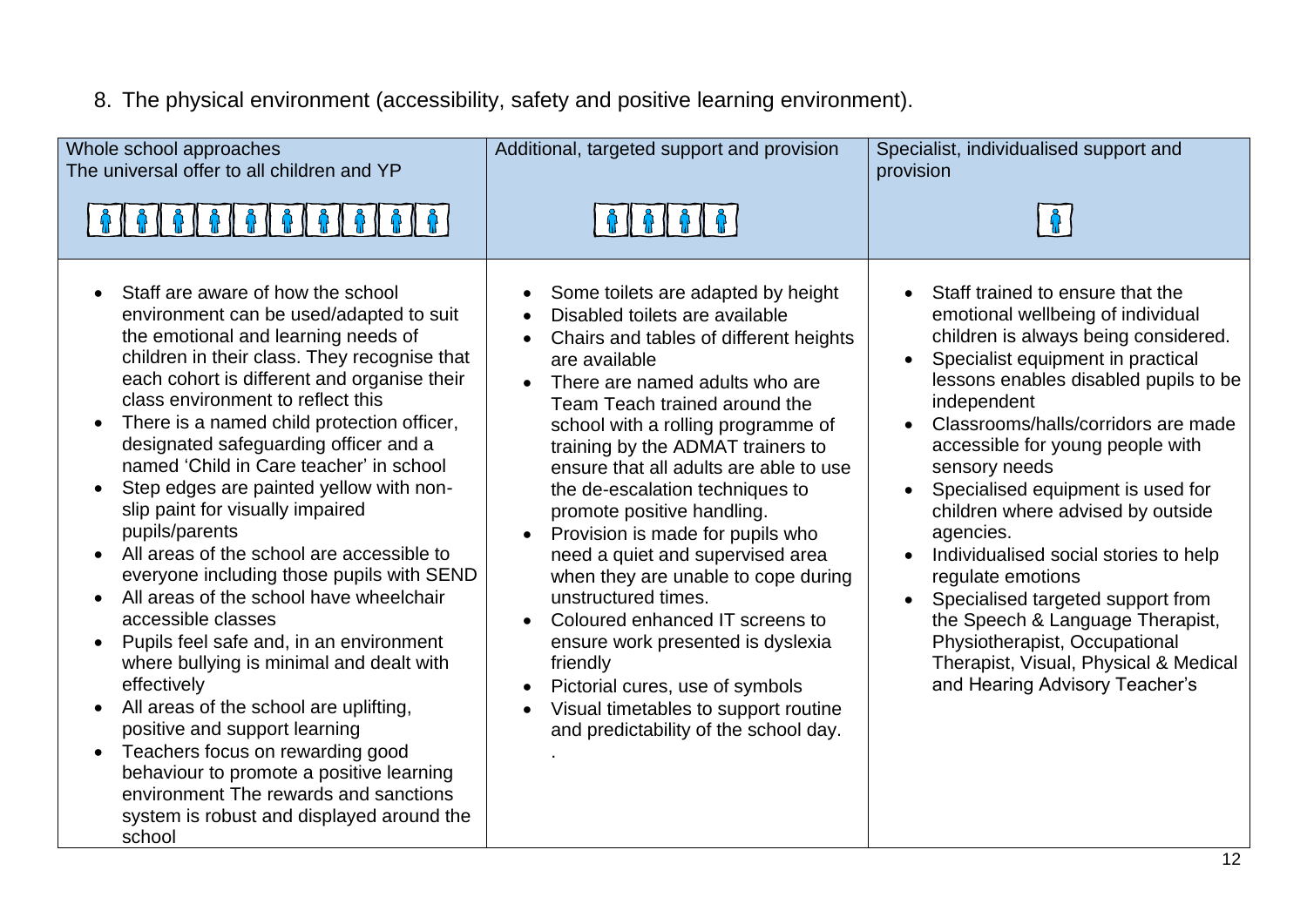# 9. Transition from year to year and setting to setting

| Whole school approaches<br>The universal offer to all children and YP                                                                                                                                                                                                                                                                                                                                                                                                                                                                                                                                                                                                                                                                                                                                                                                                                                             | Additional, targeted support and provision                                                                                                                                                                                                                                                                                                                                                                                                                                                                                                                                                                                   | Specialist, individualised support and<br>provision                                                                                                                                                                                                                                                                                                                                                                                                                                                                                                                                                                                                                                                                                                                                                                                                                                                                                    |
|-------------------------------------------------------------------------------------------------------------------------------------------------------------------------------------------------------------------------------------------------------------------------------------------------------------------------------------------------------------------------------------------------------------------------------------------------------------------------------------------------------------------------------------------------------------------------------------------------------------------------------------------------------------------------------------------------------------------------------------------------------------------------------------------------------------------------------------------------------------------------------------------------------------------|------------------------------------------------------------------------------------------------------------------------------------------------------------------------------------------------------------------------------------------------------------------------------------------------------------------------------------------------------------------------------------------------------------------------------------------------------------------------------------------------------------------------------------------------------------------------------------------------------------------------------|----------------------------------------------------------------------------------------------------------------------------------------------------------------------------------------------------------------------------------------------------------------------------------------------------------------------------------------------------------------------------------------------------------------------------------------------------------------------------------------------------------------------------------------------------------------------------------------------------------------------------------------------------------------------------------------------------------------------------------------------------------------------------------------------------------------------------------------------------------------------------------------------------------------------------------------|
| There are robust procedures in place to<br>support all our pupils through their key<br>transition phases<br>There are links with local secondary<br>schools SENDCO. Staff identify children<br>who may need extra support at transition<br>from KS2 to Secondary<br>Primary children visit college regularly for<br>specific events<br>Secondary staff visit Year 6 prior to<br>transition<br>Taster days for pupils in Year 6 and 2 or<br>more induction days for Year 6 pupils and<br>their designated secondary placement<br>Secondary placements invite specific<br>pupils to attend summer school<br>Transition sessions are arranged for<br>children in each year group to experience<br>their new class<br>Nursery children are invited in for a range<br>of transition days with and without parents<br>before starting at school<br>Meetings are held between the present<br>and the next class teacher. | Buddy or Peer systems are in place<br>for pupils who are particularly<br>vulnerable at transition<br>Pupils identified as possibly<br>struggling with transition have many<br>additional visits in small groups as<br>required<br>A key worker is in place for SEND<br>pupils<br>A transition passport is put together<br>Communication with the transition<br>school is robust<br>Adults are aware of the emotional<br>$\bullet$<br>trauma some children experience<br>when moving on to a new class /<br>setting / teacher/ TA etc.<br>One Page Profiles for pupils with<br>SEND / specific additional needs<br>identified | The secondary SENDCO attends<br>Year 6 annual reviews where<br>appropriate<br>Social stories created and sent home<br>to share with parents.<br>At times a pupil may require a key<br>worker at their secondary school who<br>will support transitions from Yr 6<br>Our pupils have a structured and<br>gradual transition package from<br>setting to setting and from year to<br>year. This ensures that they are<br>familiar with routines; key members<br>of staff; running of the school day,<br>environment; geography of the<br>school and transport arrangements<br>Our pupils with SEND have extra /<br>enhanced visits to college in Year 6.<br>Where necessary, our pupils will be<br>$\bullet$<br>supported by an Early support plan<br>to ensure transition planning is<br>robust and meets the needs of the<br>individual<br><b>PASTORAL Team members will</b><br>support individual pupils through<br>transition phases. |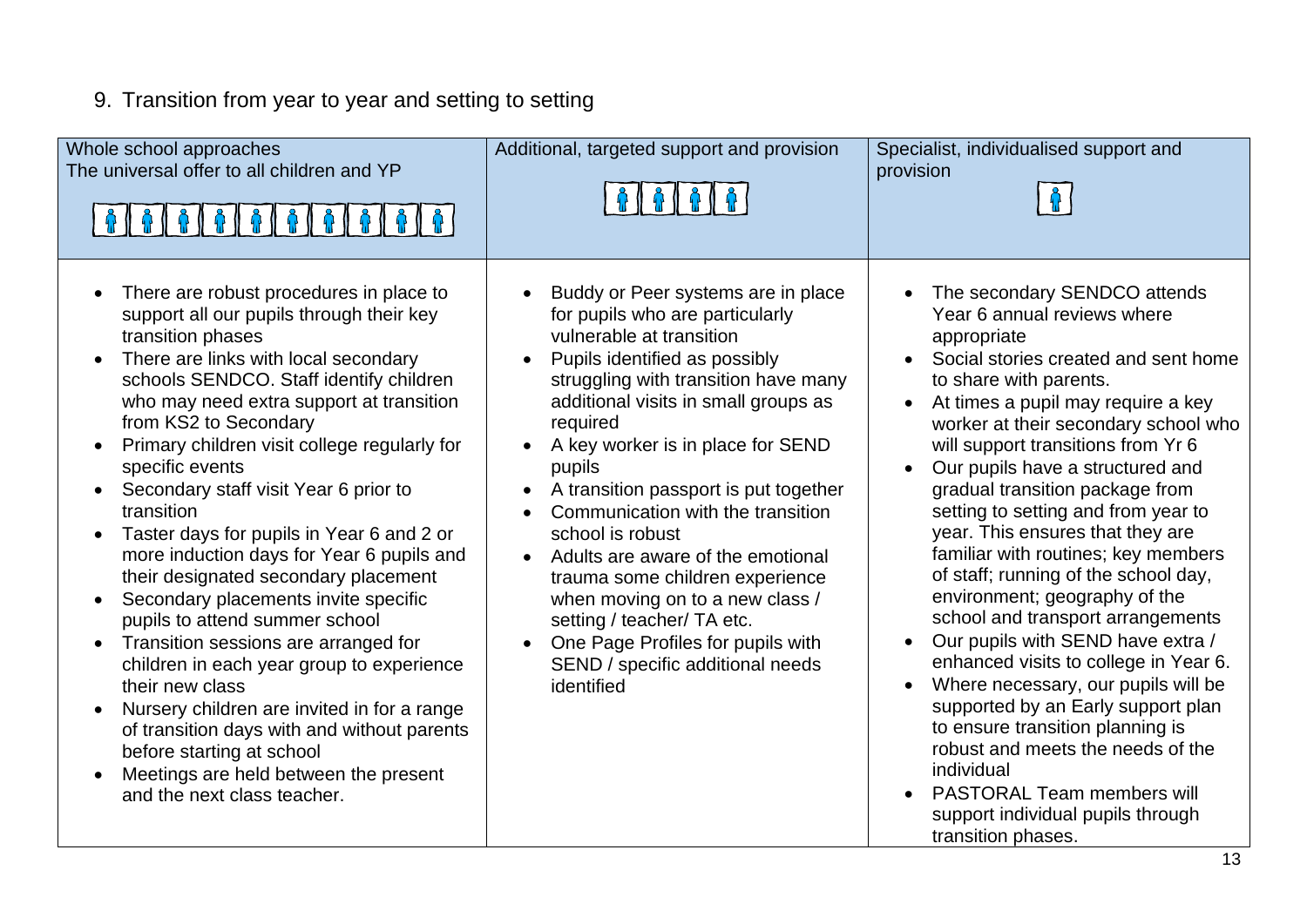### **Services and organisations that we work with:**

| Service/organisation                                                                 | What they do in brief                                                                                                                                                                                                                                                                                                   | <b>Contact details</b>                                                                                                                                                                          |
|--------------------------------------------------------------------------------------|-------------------------------------------------------------------------------------------------------------------------------------------------------------------------------------------------------------------------------------------------------------------------------------------------------------------------|-------------------------------------------------------------------------------------------------------------------------------------------------------------------------------------------------|
| <b>Family Information Service</b>                                                    | A source of information for parents and carers of<br>children in Devon. It includes registered childcare and<br>other services and support for all children, young<br>people and parents (not just those with SEND).                                                                                                    | https://new.devon.gov.uk/educationandfamilies/early-<br>years-and-childcare/devon-family-information-directory                                                                                  |
| Speech and Language<br>Therapy                                                       | Assess and monitor speech and language problems                                                                                                                                                                                                                                                                         | https://new.devon.gov.uk/educationandfamilies/special-<br>educational-needs-and-disability-send-local-<br>offer/support-for-different-types-of-need/speech-<br>language-and-communication-needs |
| <b>Child and Adolescent</b><br><b>Mental Health Service</b><br>(CAMHS)               | Support with children showing signs of mental health<br>or significant social difficulties                                                                                                                                                                                                                              | https://new.devon.gov.uk/accesstoinformation/archives<br>/information_request/accessibility-of-camhs-services-<br>for-children-and-young-people                                                 |
| School Nurse                                                                         | Support with medical difficulties                                                                                                                                                                                                                                                                                       | Access through the school                                                                                                                                                                       |
| <b>Social Care</b>                                                                   | Support for families struggling with care aspects<br>regarding their children                                                                                                                                                                                                                                           | https://new.devon.gov.uk/help/contact-us/local-<br>offices/childrens-social-care/                                                                                                               |
| Family support                                                                       | Support for families regarding issues within the home<br>which don't relate to care concerns                                                                                                                                                                                                                            | https://new.devon.gov.uk/educationandfamilies/family-<br>support                                                                                                                                |
| <b>Educational Psychology</b><br>Service                                             | Support, observation and assessment of children with<br>concerning academic or social progress at school.                                                                                                                                                                                                               | Access through the school                                                                                                                                                                       |
| Devon Parent Carers'<br>Voice (DPCV)                                                 | DPCV is Devon's Parent Carer Forum. Parent Carer<br>Forums are representative local groups of parents<br>and carers of children and young people with<br>disabilities. They work alongside local authorities,<br>education, health and other service providers to<br>ensure the services they plan, commission, deliver | 07975 506069<br>Email: office@dpcv.org.uk<br>Website: www.devonparentcarersvoice                                                                                                                |
| Multi-agency                                                                         | and monitor meet the needs of children and families.<br>Work in conjunction with the school to provide health                                                                                                                                                                                                           | Access through the school, GP or Devon link below:                                                                                                                                              |
| professionals:<br>Physiotherapist,<br>Occupational Therapist,<br>Speech and Language | care plans; these will include moving and handling<br>therapy plans (leading to informed moving and<br>handling passports), feeding plans, toileting plans,<br>sensory integration plans, communication plans                                                                                                           | https://new.devon.gov.uk/educationandfamilies/special-<br>educational-needs-and-disability-send-local-<br>offer/support-for-different-types-of-need                                             |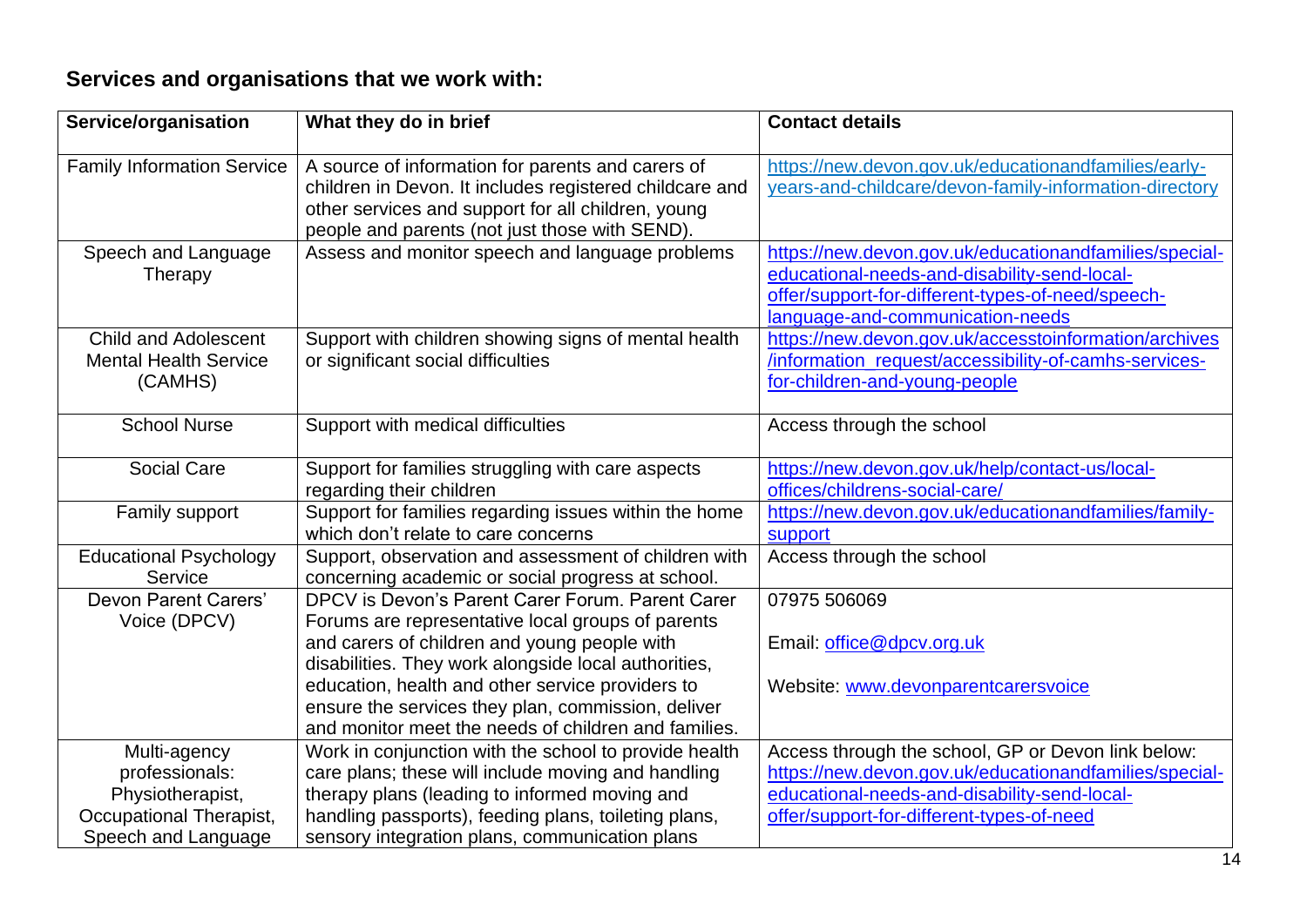| Therapist (SaLT),               | including the production of communication passports   |                              |
|---------------------------------|-------------------------------------------------------|------------------------------|
| Dietician, Learning             |                                                       |                              |
| disability nurses,              |                                                       |                              |
| Continence nurse                |                                                       |                              |
| <b>DIASS (Devon Information</b> | Contact if you have concerns                          | 01392 383080                 |
| Advice & Support for            | and what support services are available to parents in | https://www.devonias.org.uk/ |
| SEND)                           | Devon.                                                |                              |
| formally known as Devon         |                                                       |                              |
| <b>Parent Partnership</b>       |                                                       |                              |

#### Communication with Parents

#### **What the school provides**

We value and accept the positive role and contribution parents/carers can make. We make every effort to work in full co-operation with parents/carers, recognising and respecting their roles and responsibilities. Parents/carers are encouraged to work with the school and other professionals to ensure that their child's needs are identified properly and met as early as possible.

The school operates an "open door" policy where staff speak with parents/carers as the children arrive in the morning or leave at the end of the day. We have a parents' evenings to provide an opportunity for parents to discuss the progress of their child. An annual written report is given in the summer term with the opportunity to speak to the class teach if required.

Parents are encouraged to contact the class teacher at the earliest stage to discuss any concerns they may have and to discuss the report in more detail. Throughout the school year our teachers are available for meetings or informal discussion and parents and families are advised to discuss any concerns they may have as soon as possible.

Requests to meet the SENDCo can be made via the class teacher / Head of School, with a mutually convenient time made available to discuss concerns.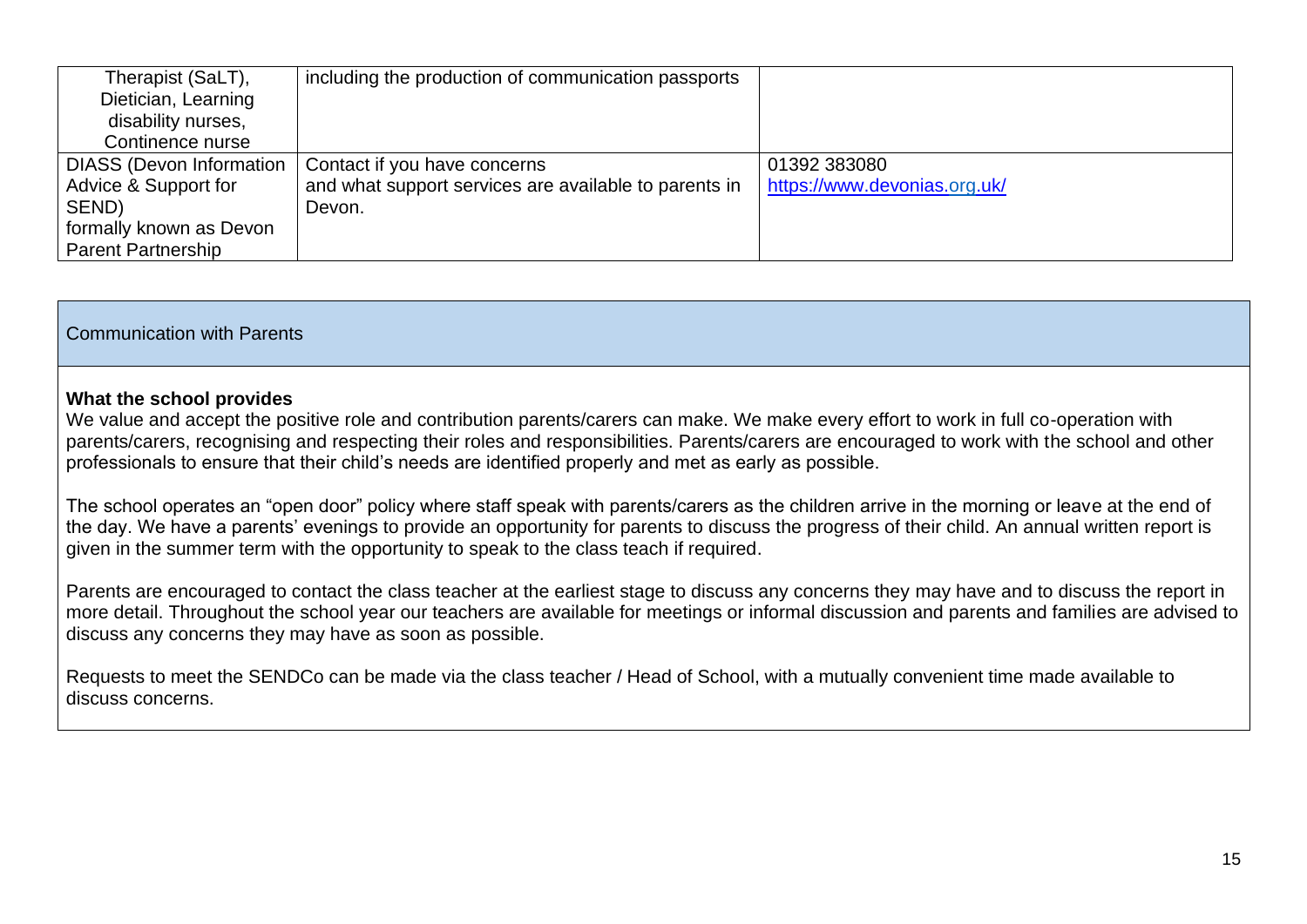What help and support is available for the family?

#### **What the school provides**

The Class Teacher or Head of School can offer help with forms if this is required. The SENDCo is available for informal meetings by appointment or more formal discussions about school provision as children's needs and this availability is flexible and driven by parent availability.

Class teachers are available to help parents and families get access to additional support as needed, or to discuss parenting and home needs, as well as offering support for parents whose children have additional needs. We are also able to 'signpost' to different organisations and support agencies as necessary.

- Parents can access support through the following websites:
- Devon Local Offer Website:<https://new.devon.gov.uk/send>
- Devon Pathfinder Website: [www.devonsendpathfinder.info/local-offer](http://www.devonsendpathfinder.info/local-offer)
- Devon Information and Advice Service website: [www.devonias.org.uk](http://www.devonias.org.uk/)
- Parents can find further information on Special Educational Needs and Disabilities in this DfE guide: <https://www.gov.uk/government/publications/send-guide-for-parents-and-carers>

Information on Devon's Local Offer

Devon's SEND Local Offer is the education, health and social care services and support for children and young people (0-25) with special educational needs and disabilities (SEND). There is also a quick finder facility if you already know what you are looking for.

Devon Local Offer Website: <https://new.devon.gov.uk/educationandfamilies/special-educational-needs-and-disability-send-local-offer>